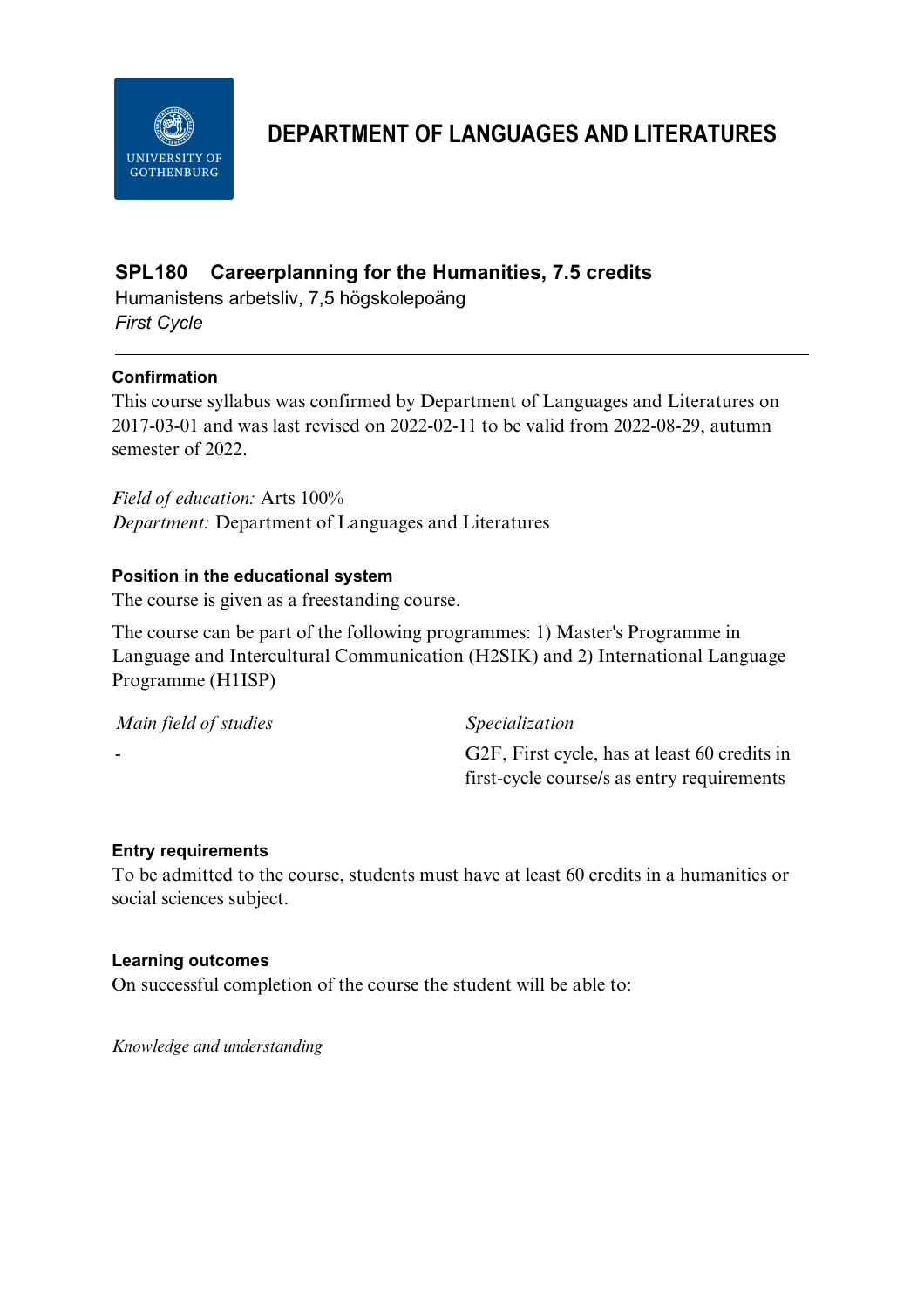- give an account of the relationship between individual career planning, basic conditions and processes and work models for university graduates in the Swedish labour market;

- reflect on on basic conditions, organisation and work models in the labour market;

#### *Competence and skills*

- use different methods for market analysis and networking;

- compose a professional CV and personal letter on the basis of the skills requirements of different recipients;

- carry out an analysis of his/her own skills;

#### *Judgement and approach*

- evaluate what skills are requested and transferable to the labour market;

- reflect on and evaluate his/her own need of additional competence and knowledge development.

#### **Course content**

On the basis of studies in the humanistic field of study (for example language, culture and literary studies), the course deals with different individual and general aspects of career planning (e.g. market analysis, competence inventory, individual labour market and professional networking) in a changing labour market (among other things, conditions, organisation and work models).

During the course, students create a structured portfolio containing, among other things, an updated CV, a template for a personal letter and a report where the students describe and analyse their possible future labour market on the basis of the reading list for the course and in relation to the intended learning outcomes of the course. In addition to this, the student should present a plan in which the need for competence development with regard to his/her future working life is problematised.

## **Form of teaching**

The teaching consists of on-campus lectures and seminars but also of different elements of blended learning.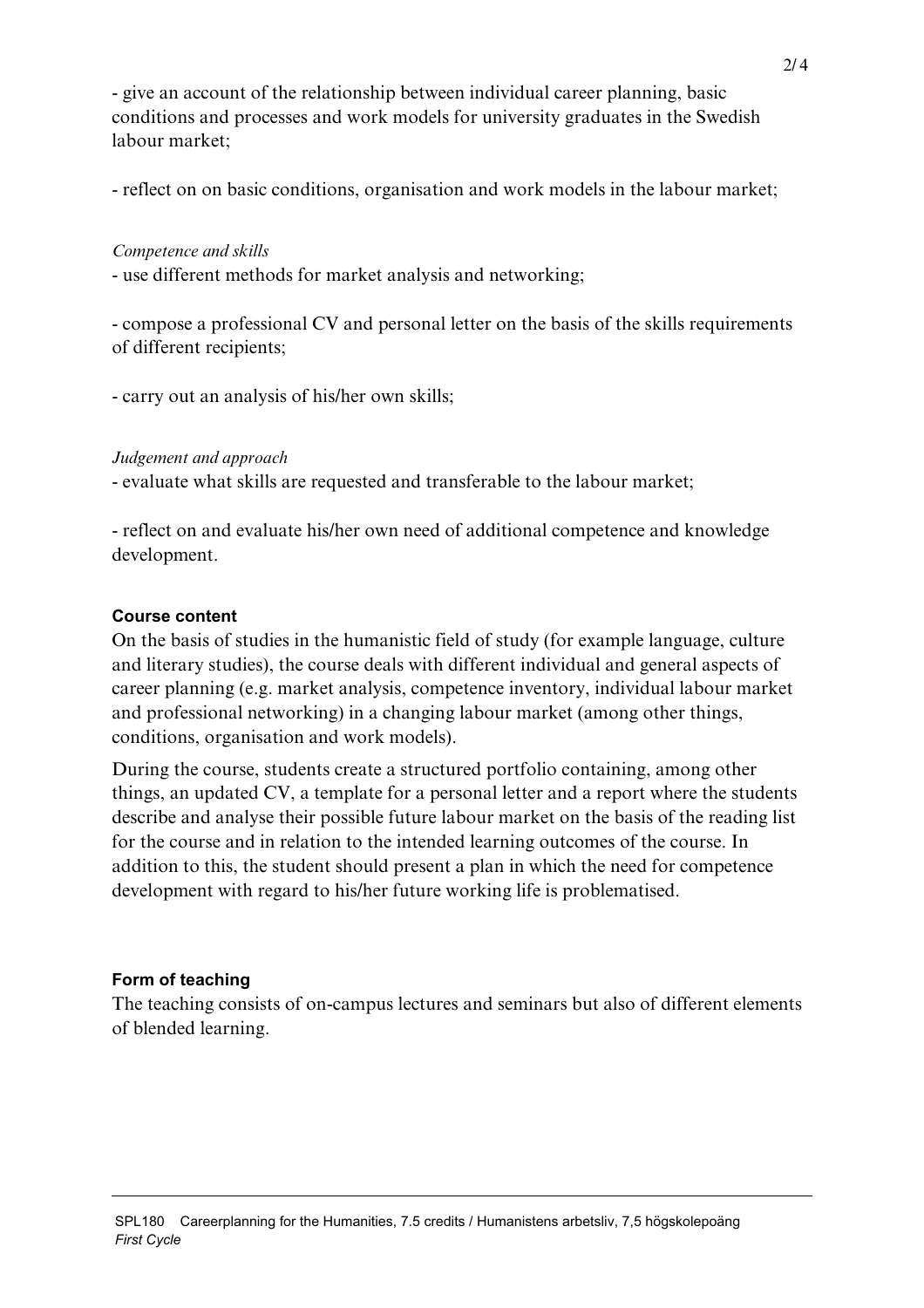## **Assessment**

The course is assessed on the basis of a structured portfolio, in which written assignments are included that are assessed continuously during the course, and through oral presentations.

Students who have failed any part of the course are given the possibility of a new test. In connection with written assignments, supplementary assignments may be offered in order for the student to achieve a Pass grade. Such a supplementary assignment should be done within the stipulated time (normally five working days after the result has been posted). Otherwise a Fail grade will be reported.

A student who has passed a subtest may not do a new test for a higher grade. Nor do students have the right to withdraw a submitted test and in such a way avoid being graded.

If a student who has failed the same examined component twice, wants to change examiner before the next examination, they should submit a written request to the department responsible for the course. The request shall be granted unless there are special reasons to the contrary (Chapter 6, Section 22 of Higher Education Ordinance).

If the University of Gothenburg has decided that a student is eligible for special study support, the examiner may, provided it is compatible with the aim of the course and it can be done within the scope of available resources, decide to offer the student an adjusted examination or a different examination format.

If the course has been discontinued or substantially revised, a student should be guaranteed to sit the examination on at least three occasions (including the ordinary examination occasion) during a period of at least one year, but not later than two years after the course was discontinued or revised. As regards internships/placement the same as above applies, with the exception that examination is offered on only one occasion.

## **Grades**

The grading scale comprises: Pass with Distinction (VG), Pass (G) and Fail (U). For the grade Pass with distinction on the entire course, this grade must have been awarded the Portfolio (4.5 credits). For other modules (oral presentation, 1 credit, and literary seminars, 2 credits), the only possible grade is Pass.